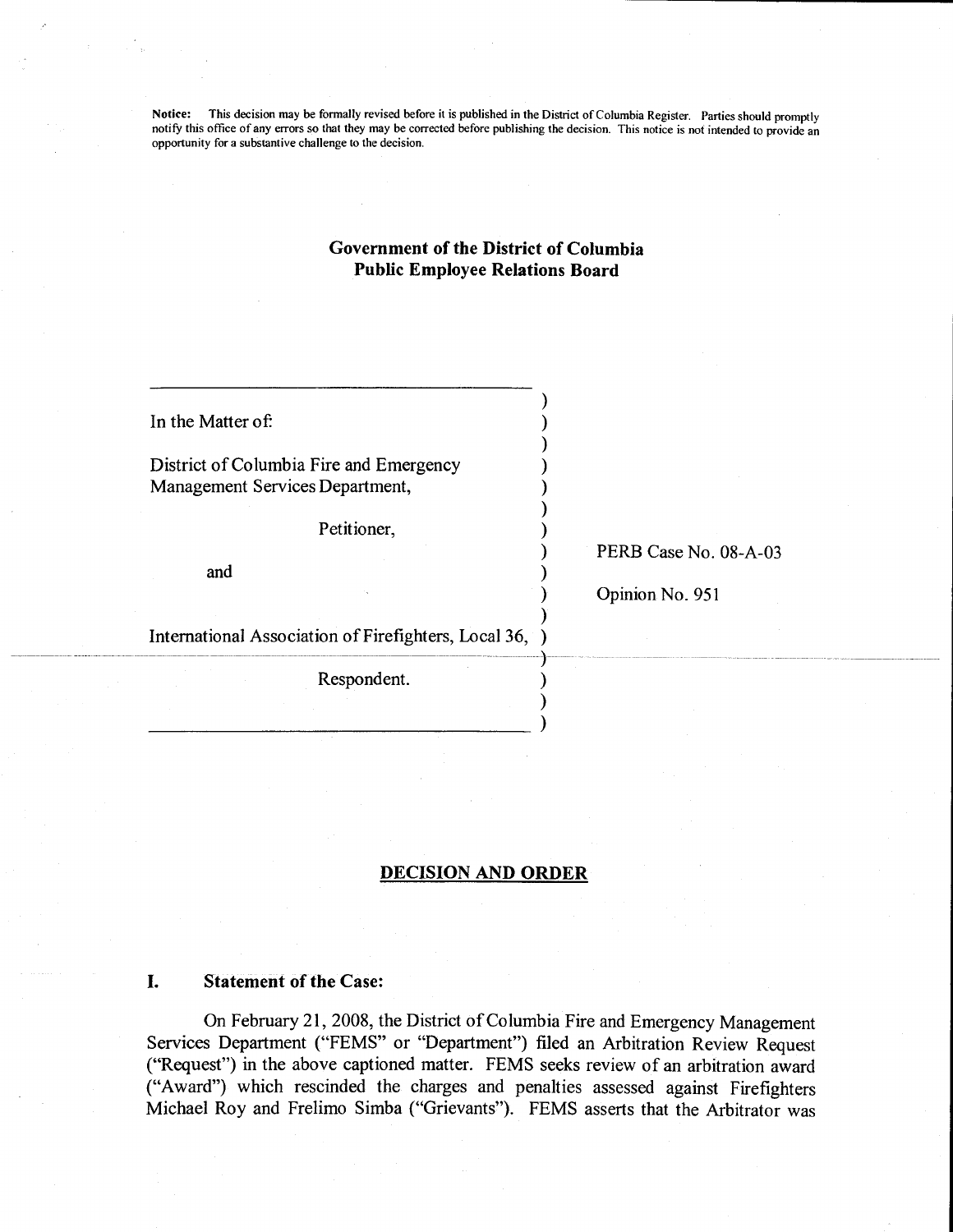without authority and exceeded his jurisdiction by directing FEMS to advise Firefighter Roy in writing that he was free to apply for any position for which he was qualified and that he would be considered in accordance with his qualifications. (See Request at p. 2). The International Association of Firefighters, Local 36 ("Union"), opposes the Request.

The issue before the Board is whether "the arbitrator was without, or exceeded his orher jurisdiction". D.C. Code \$ 1-605.02(6) (2001 ed).

## II. Discussion:

On January 6, 2006, a resident of the 3800 block of Gramercy Street N.W. discovered an unknown man lying on the sidewalk in front of the resident's home. The resident's wife called 911 and the Office of Unified Communications ("OUC") dispatched fire, police and ambulance personnel to the scene. (See Award at p. 5). These emergency responders "did not detect serious injuries, illness, or evidence that the then un-known man had been physically attacked. He had no identification in his pocket, but was wearing a wedding band and a watch. Stereo headphones were found on the ground near him on the grass. Because he was vomiting, and because one or more of the responders thought they smelled alcohol, the man was presumed to be intoxicated. Consequently, the man was identified as a low priority patient and transported to the Howard University Hospital (Howard) Emergency Department where, after lying in <sup>a</sup> hallway for more than an hour, medical personnel discovered that he had a critical head injury." (Award at p. 5). The man was later identified by a police officer as David Rosenbaum. (See Award at pgs. 5-6). On January 7,2006, Howard determined that Mr. Rosenbaum-had a-head injury and reported that information to MPD. (See Award at p. 6). Police initiated an assault and robbery investigation. (See Award at p. 6). "Despite surgery and other medical interventions to save hirn, Mr. Rosenbaum died on January 8, 2006. The autopsy report issued on January 13,2006, by the Offrce of the Chief Medical Examiner listed the cause of death as "BLUNT IMPACT TRAUMA OF THE HEAD, TORSO, AND EXTREMITIES," and the manner of death was determined to be "HOMOCIDE."" (Award at p. 6).

The Office of the Inspector General ("OIG") conducted a review of FEMS' response to the January  $6<sup>th</sup>$  scene. (See Award at p. 6). Firefighters Roy and Simba were asked to prepare reports of their involvement with the January  $6<sup>th</sup>$  response. (See Award at p. 7). OIG issued a report on June 15, 2006, ordering the Trial Board to determine if Firefighters Roy and Simba had 'bmitted material information during the investigation [of the January  $6<sup>th</sup>$  incident] and if so, did they fail to follow appropriate medical protocols." (Award at p. 9). Firefighter Roy was charged "with obstructing a Firefighter Roy was charged "with obstructing a Department investigation by, *inter alia*, reporting that he did not observe any injuries or bleeding on the scene; and was charged with violation of medical protocols by, *inter alia*, not deriving a [Glasgow Coma Scale] GCS score." (Award at p. 9). Firefighter Simba was similarly charged "with obstructing a Department investigation and violation of medical protocols in respect to, *inter alia*, information supplied concerning bleeding at the scene and failure to derive a GCS score." (Award at p. 9).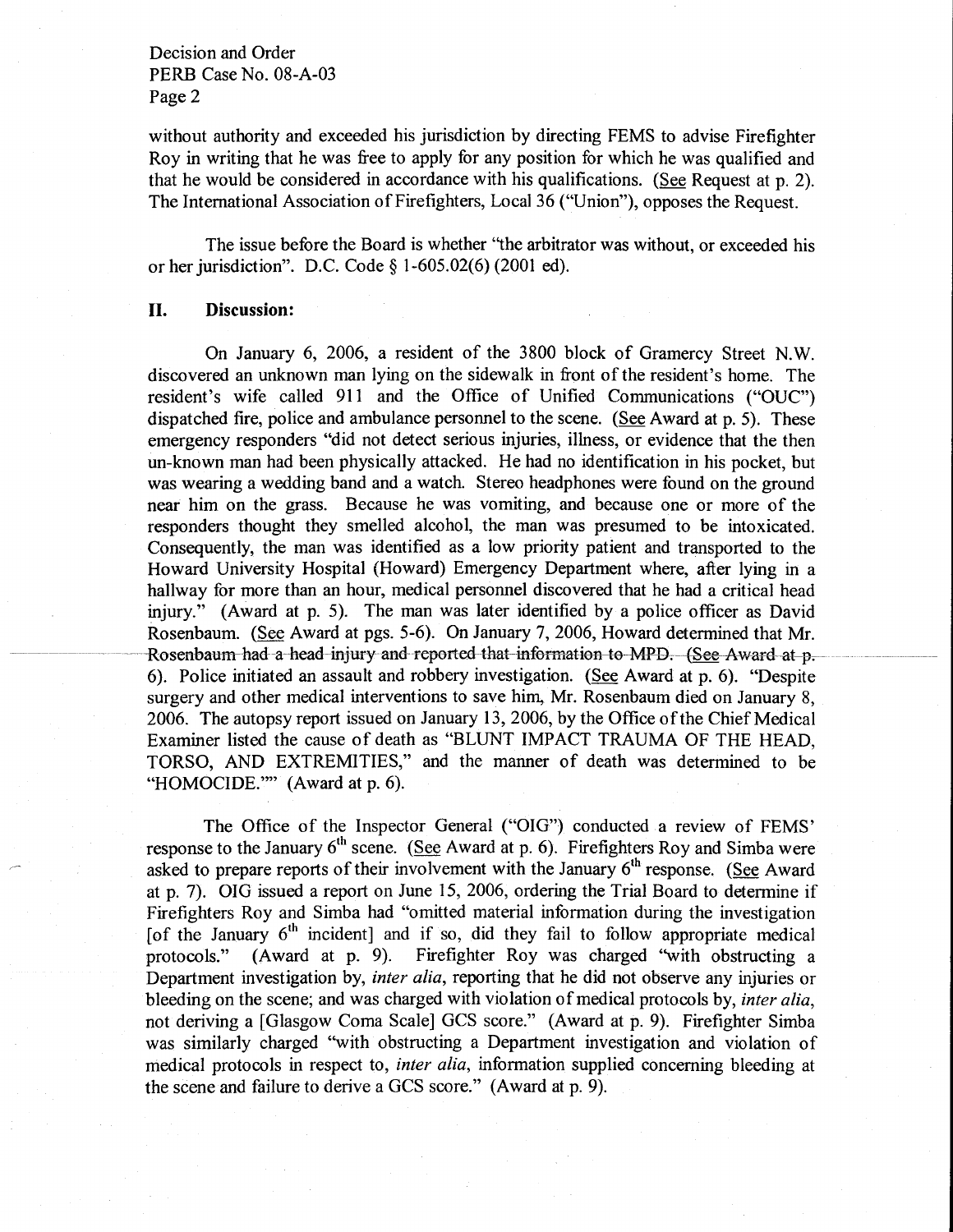A Trial Board hearing was conducted and concluded on January 26, 2007. During these proceedings the Grievants argued in a motion to dismiss that the charges did not meet the 75-day time limit required by Article 32, Section B of the parties' Collective Bargaining Agreement ("CBA").<sup>1</sup> The Union filed its "Time Limits Grievance" on January 26, 2007. The Trial Board issued its decisions in April 2007.

> The Trial Board divided two to two on the charges leveled against [Firefighter] Simba. In accordance with the CBA procedures, the Assistant Chief intervened and found Simba guilty as charged and adopted the Trial Board's recommended penalty of 120 duty-hours suspension on Charge 1, and 132 duty-hours suspension on Charge 2. On May 1, 2007, new-Fire Chief Dennis L. Rubin advised Simba that it was his decision to terminate Simba effective May 2, 2007.

> [Firefighter] Roy was unanimously found not guilty on . Charge 2 [sic], obstructing a Department investigation, but the Trial Board divided two to two on Charge 2, that Roy failed "to perform a proper assessment on a patient with altered mental status." The Assistant Fire Chief intervened and found Roy guilty on this charge and adopted the Trial Board's recommended penalty of 84 duty-hours<br>suspension. On May 1, 2007, Chief Rubin advised Roy that it was his decision to suspend him for 192 duty-hours, to commence May 4, 2007.

(Award at  $p. 10$ ).

On April 30, 2007, Chief Rubin and Mayor Fenty announced at a press conference that the penalties assessed would be increased against Simba to termination and for Roy to a suspension for 'bne-month followed by an assignment in [FEMS'] organization where, for the rest of his career, he will not have contact with the public." (Award at p. 11). On May 1, 2007, the Union filed a Penalty Grievance. (See Award at p. 1l).

The grievances were submitted to arbitration and the penalties against Firefighters Roy and Simba were held in abeyance pending the results of the arbitration. (See Award at p. 11). Arbitrator John Truesdale determined the two issues to be:

<sup>&#</sup>x27; Article 32 Section B of the parties'CBA requires Initial Written Notification of charges provided to the members "within seventy-five (75) days after the alleged infractions or complaint or such time as the employer becomes aware of the alleged infraction or complaint." (Award at p. 3).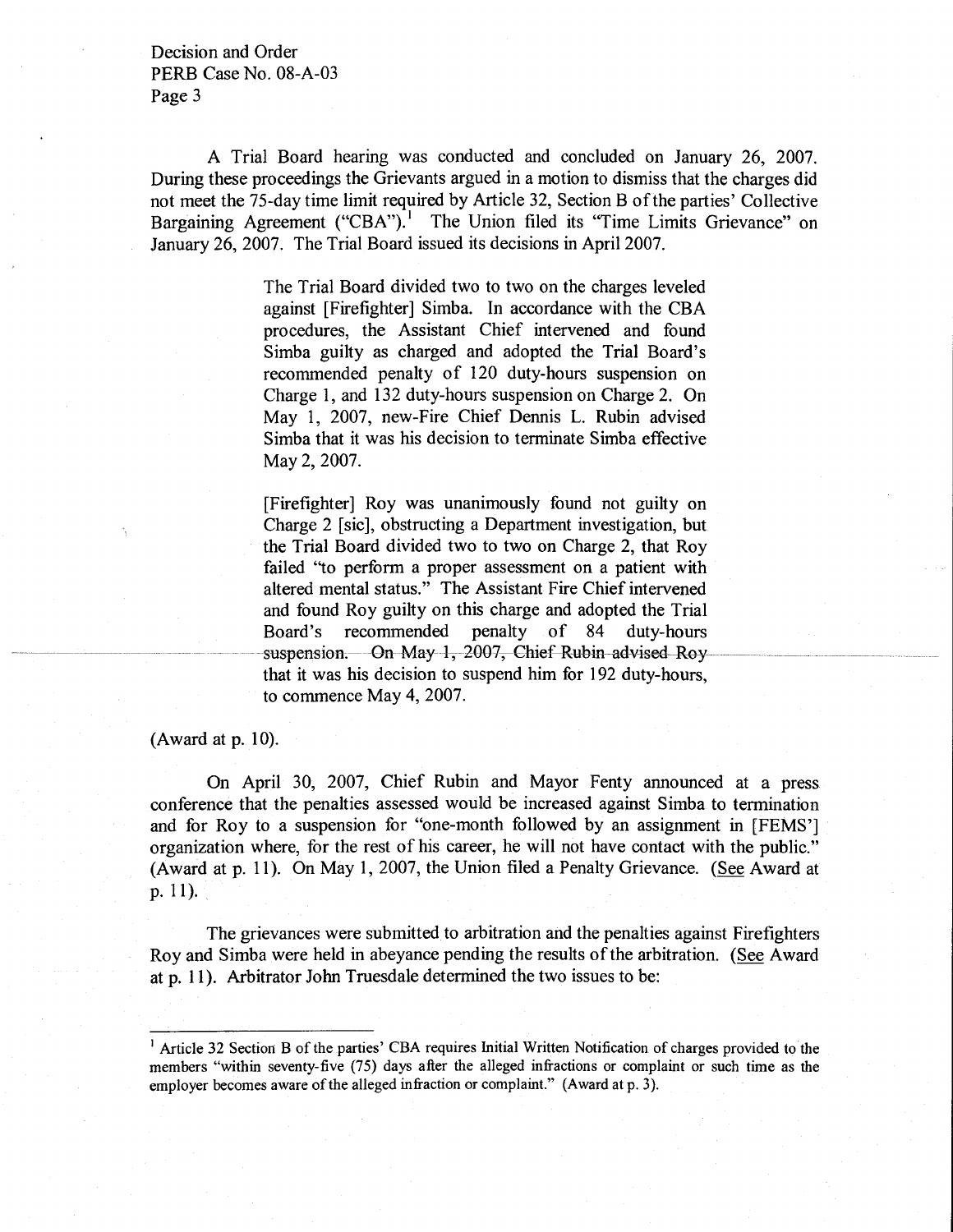### Time Limits Grievance

Whether the Agency violated the CBA when it issued Initial Written Notification of the potential discipline to FFs Simba and Roy on June 26,2006.

If so, what should be the remedy?

## Penalty Grievance

Whether the Department violated Article 32 F.5 or 6 of the CBA (and/or corresponding provision of the Order Book) when the Fire Chief rejected the penalty recommendations of the Trial Board as to Firefighter Simba and Roy and chose, instead, to terminate Simba and, as to Roy, to impose a lengthier unpaid suspension and to bar Roy for the remainder of his career from holding a position within the Department that would allow him contact with the public.

lf so, what should be the remedy?

 $(Award at p. 2)$ .

At arbitration, the Union argued that Article 32, Section B of the parties' CBA was violated because the Department learned of the alleged infractions by the Grievants on January 19, 2006, and that the notification of charges to the Grievants was not made until after 75-days. Consequently, the Union asked that the charges against Roy and Simba be dismissed. In addition, the Union argued that the restriction against Roy of having contact with the public be rescinded. (See Award at p. 13). FEMS argued that it was not aware of the alleged infractions until the issuance of the OIG report in June of 2006, and therefore the notifications were issued within the 75-day time limit. (See Award at p. 14). In addition, the Department reversed its decision to augment the recommendations of the Trial Board prior to the arbitration. (See Award at p. 14). The Department stated that if the penalties are imposed, they will not exceed the recommendations of the Trial Board. (See Award at p. 14).

The Arbitrator found that FEMS was aware of the alleged infractions in January 2006 and that the Initial Written Notifications to Firefighters Roy and Simba were not brought until June 26, 2007. Consequently, the Arbitrator found that the notifications were not timely issued. (See Award at p. 16).

As to the Penalty Grievance, the Arbitrator noted that Article 32, Section F (5) and/or (6) of the Parties' CBA provide that the Fire Chief may not increase the Trial Board's recommendations. (See Award at p. 16). The Arbitrator also indicated that the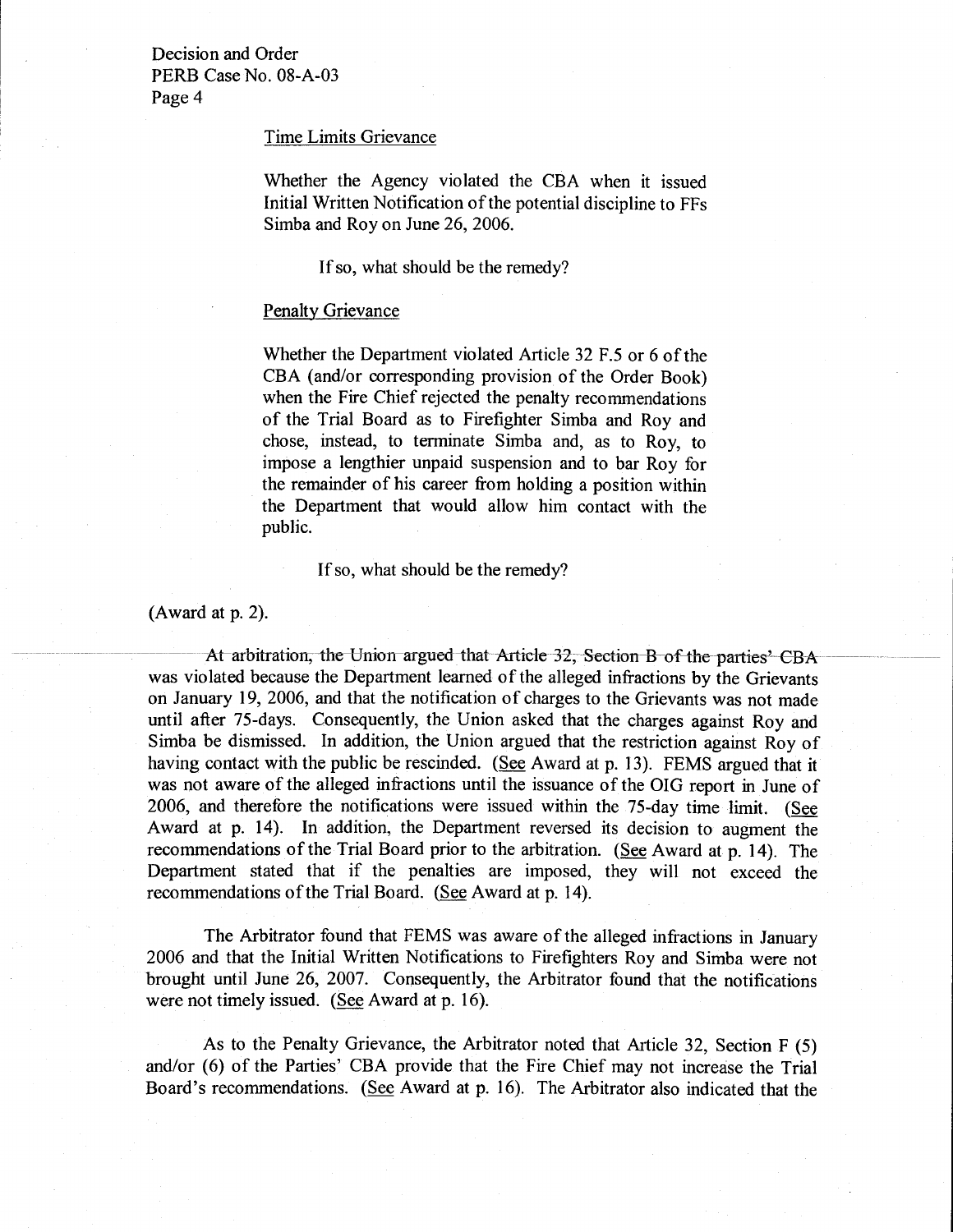augmentation of the penalties against Roy and Simba violated the parties' CBA, and that neither grievant suffered any loss of pay or benefits. (See Award at p. l6). However, the Arbitrator noted that Firefighter Roy had been transferred to the Training Academy, and that there had been no formal rescission of Chief Rubin's pronouncement at the April <sup>30</sup> press-conference that Roy would no longer be permitted to have contact with the public. (See Award at p. 16).

For the reasons noted above, the Arbitrator determined that: FEMS violated (l) Article 32, Section B of the parties' CBA by issuing the Initial Written Notifications against Firefighters Roy and Simba more than 75-days after FEMS became aware of their aileged infractions; (2) Article 32, Section F (5) and/or (6) by increasing the recommended penalties of the Trial Board. As a remedy, the Arbitrator rescinded the charges and penalties assessed against the Grievants and directed that FEMS advise Roy in writing that he: (1) is free to apply for any position within FEMS for which he is qualified; and (2) will be considered in accordance with his qualifications. (See Award at pgs. I 6-17).

FEMS filed the instant arbitration review request, stating:

The reasons for appealing the award are as follows: The Arbitrator ruled that the Fire Chief s statement that FF Roy would never be assigned to a public contact position constituted an enhancement of the penalty recommended by the Trial Board, in violation of the [parties' CBA]. In so doing, he exceeded his authority by attempting to preempt an inchoate and theoretical violation because the Union presented no evidence that FF Roy had applied for a public contact position and been denied. The CBA authorizes the arbitrator to rule on actual disputes regarding violation of the [CBA]. It does not empower arbitrators to rule on violations that might occur at some unknown point in the future or otherwise penalize the agency for potentially future allegations of contractual violation(s). In order for the Arbitrator to properly establish jurisdiction over such <sup>a</sup> dispute, the Union would need to'allege some evidence that FF Roy has been actively denied the ability to apply for and receive a public contact position. This clearly has not been done. As a result, the Arbitrator exceeded the jurisdiction granted by the CBA in violation of Board Rule 538.3(a).

(Request at pgs.  $2-3$ ).<sup>2</sup>

<sup>&</sup>lt;sup>2</sup> Board Rule 538.3(a) provides "[t]hat in accordance with D.C. Code Section 1-605.2(6), the only grounds for an appeal of a grievance arbitration award to the Board are the following: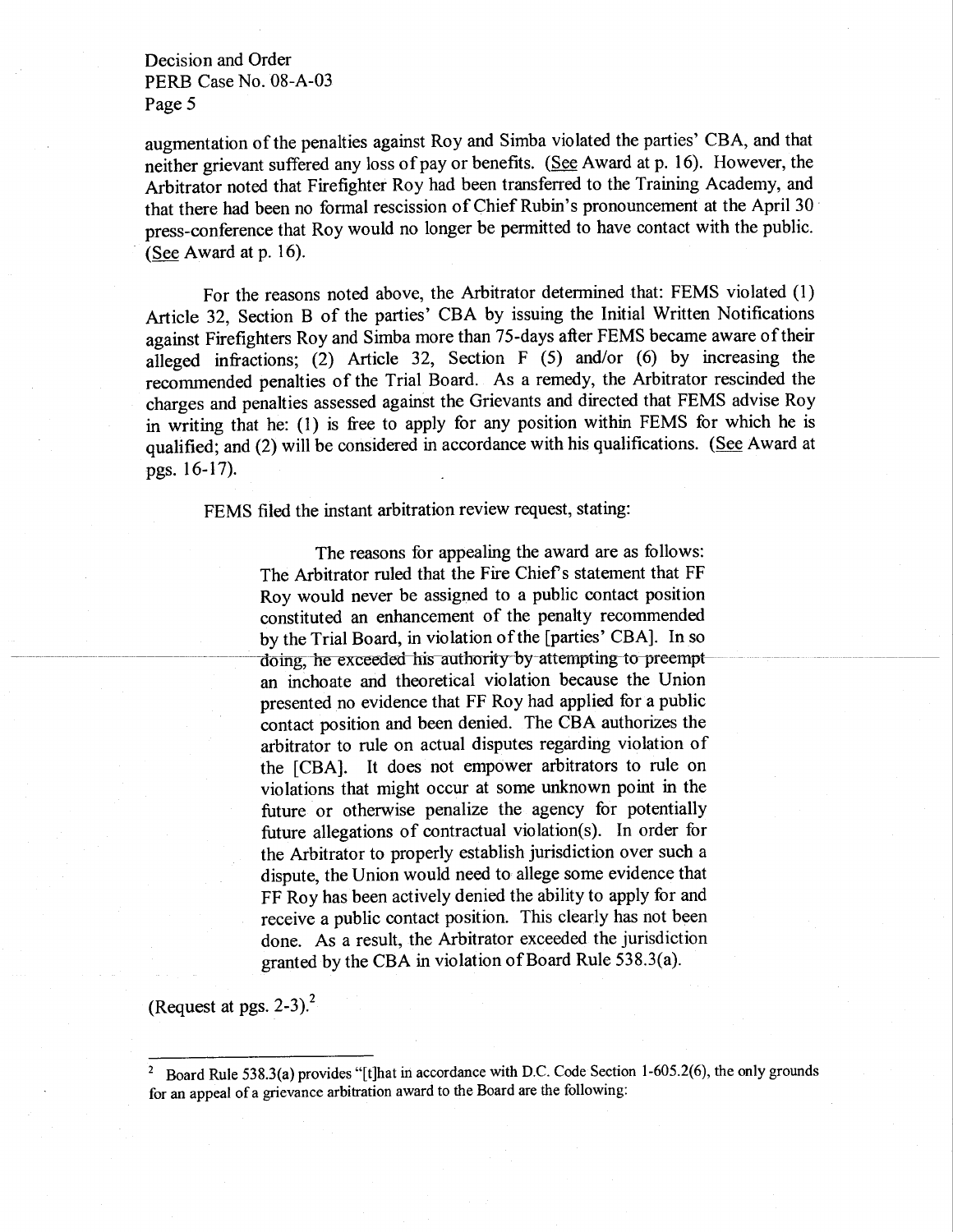When a party files an arbitration review request, the Board's scope of review is extremely narrow. Specifically, the Comprehensive Merit Personnel Act ("CMPA") authorizes the Board to modify or set aside an arbitration award in only three limited circumstances:

- If "the arbitrator was without, or exceeded his or her jurisdiction"; l.
- If "the award on its face is contrary to law and public policy"; or 2.
- If the award "was procured by fraud, collusion or other similar and unlawful means." 3.

D.C. Code § 1-605.02(6) (2001 ed.).

In the present case, FEMS claims that the Arbitrator "exceeded his authority by attempting to preempt an inchoate and theoretical violation because the Union presented no evidence that FF Roy had applied for a public contract position and been denied." (Request at p.2). FEMS argues that the CBA only allows an arbitrator to rule on actual disputes and not on future violations which have not yet occurred. The Board believes that FEMS' request represents a disagreement with the Arbitrator's finding that there was a violation of Article 32 of the parties' CBA by augmenting the penalty against Roy to include a prohibition against working in contact with the public. FEMS' argument fails because it is not a future violation at issue but the augmentation of the penalty upon which the Arbitrator found a violation. Thus, FEMS' assertion that there was no which the Arbitrator found a violation. evidence of a violation of the parties' CBA because Firefighter Roy had not yet applied for, or been denied, a position with public contact is, therefore, without merit.

We have held and the District of Columbia Superior Court has affirmed that, "[i]t is not for [this Board] or a reviewing court . . . to substitute their view for the proper interpretation of the terms used in the fparties' CBA]." District of Columbia General Hospital v. Public Employee Relations Board, No. 9-92 (D.C. Super Ct. May 24,1993). See also, United Paperworkers Int'l Union AFL-CIO v. Misco, Inc., 484 U.S. 29 (1987). Furthermore, an arbitrator's decision must be affirmed by a reviewing body "as long as the arbitrator is even arguably construing or applying the contract." Misco, Inc., 484U.5. at 38. We have explained that:

> [by] submitting a matter to arbitration 'the parties agree to be bound by the Arbitrator's interpretation of the parties' agreement, related rules and regulations, as well as the evidentiary findings and conclusions on which the decision is based."

(a) The arbitrator was without authority or exceeded the jurisdiction granted.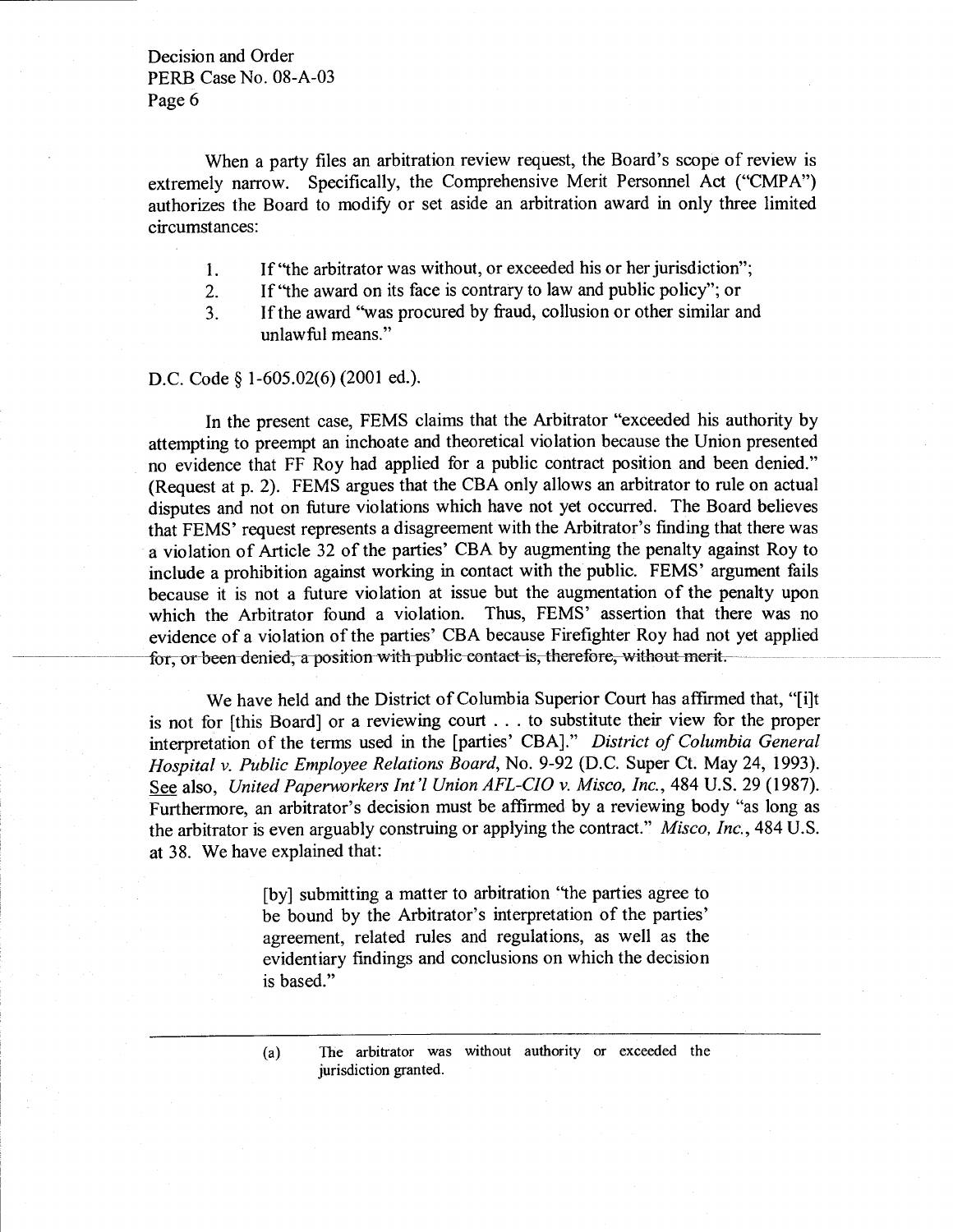District of Columbia Metropolitan Police Department v. Fraternal Order of Police/ Metropolitan Police Department Labor Committee, 47 DCR 7217, Slip Op. No. 633 at p. 3, PERB Case No. OO-A-O+ (2000); D. C. Metropolitan Police Department and Fraternal of Police, Metropolitan Police Department Labor Committee (Grievance of Angela Fisher), 51 DCR 4173, Slip Op. No. 738, PERB Case No. 02-A-07 (2004).

FEMS' contention that was the Arbitrator was without authority to direct FEMS to rescind the Fire Chief's pronouncement that Firefighter Roy would be prohibited from applying or holding a position of public contact is merely a disagreement with the Arbitrator's finding that it violated Article 32, Section F (5) and/or (6) of the parties' CBA and requests that we adopt its interpretation of the CBA and version of the facts. "[T]his Board will not substitute its own interpretation or that of the Agency for that of th International Brotherhood of Teamsters, Local Union No. 246, 34 DCR 3616, Slip Op. Inis Board will not substitute its own interpretation of that of the rightly less and<br>duly designated arbitrator." District of Columbia Department of Corrections and No. 157 at p. 3, pERB Case No. 87-A-02 (1987). In the present case, the parties submitted their dispute to Arbitrator Truesdale. Neither FEMS' disagreement with the Arbitrator's interpretation of Article 32, Section F (5) and/or (6) nor FEMS' disagreement with the Arbitrator's findings and conclusions, are grounds for reversing the Arbitrator's Award. See MPD and FOP/MPD Labor Committee (on behalf of Keith Lynn), Slip Op. No. 845, PERB Case No. 05-A-01 (2006).

In view of the above, we find no merit to FEMS' arguments. We find that the Arbitrator's conclusions are based on a thorough analysis and cannot be said to be clearly erroneous or in excess of his authority under the parties' CBA. Therefore, no statutory basis exists for setting aside the Award.

#### ORDER

# IT IS HEREBY ORDERED THAT:

- (1) The District of Columbia Fire and Emergency Medical Services' Arbitration Review Request is denied.
- (2) pursuant to Board Rule 559.1, this Decision and Order is final upon issuance.

# BY ORDER OF TIIE PUBLIC EMPLOYEE RELATIONS BOARI) Washington, D.C.

July 16, 2010